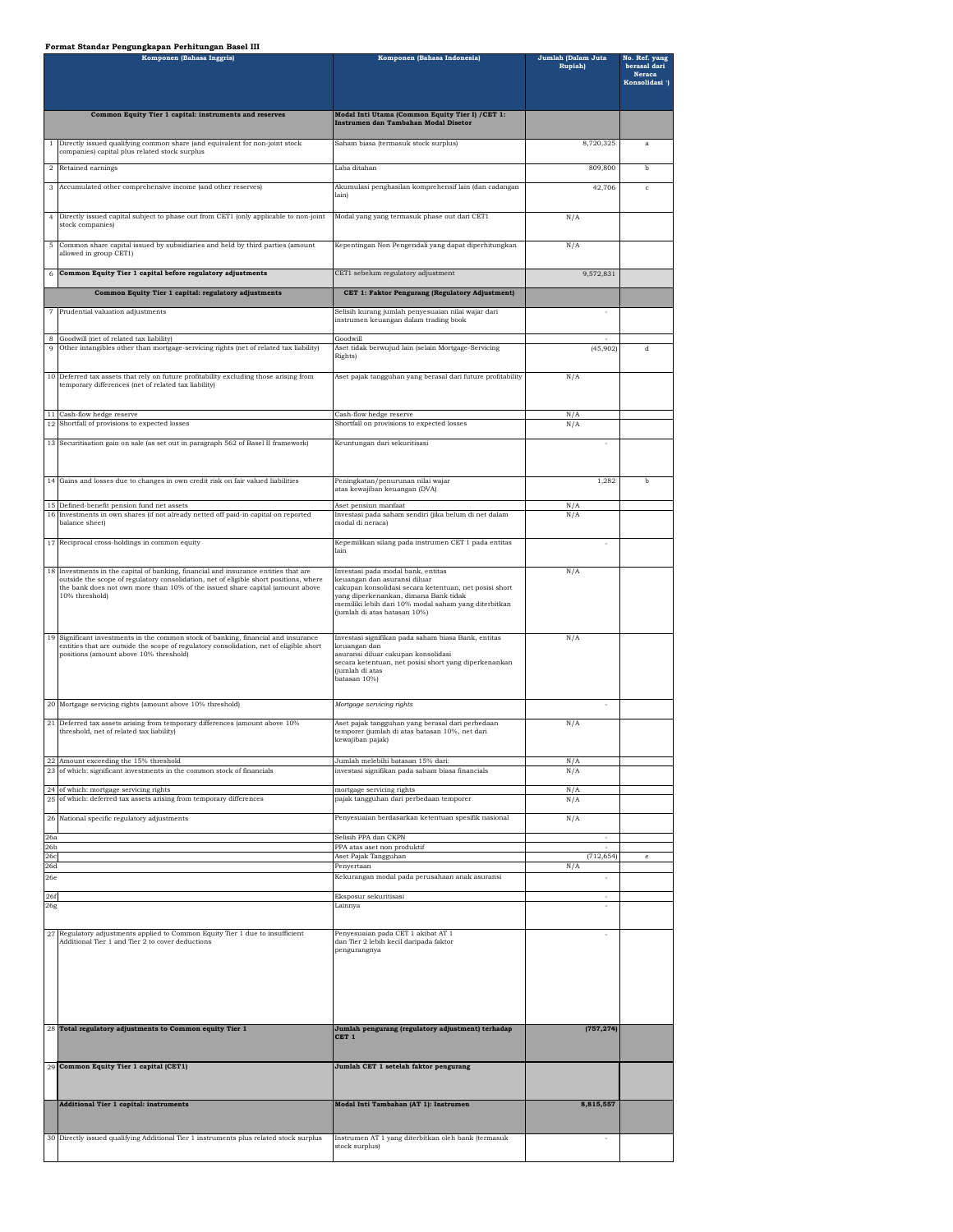|     | Komponen (Bahasa Inggris)                                                                                                                                                                                                                                                                             | Komponen (Bahasa Indonesia)                                                                                                                                                                                                                                   | Jumlah (Dalam Juta<br><b>Rupiah</b> ) | No. Ref. yang<br>berasal dari |
|-----|-------------------------------------------------------------------------------------------------------------------------------------------------------------------------------------------------------------------------------------------------------------------------------------------------------|---------------------------------------------------------------------------------------------------------------------------------------------------------------------------------------------------------------------------------------------------------------|---------------------------------------|-------------------------------|
|     |                                                                                                                                                                                                                                                                                                       |                                                                                                                                                                                                                                                               |                                       | Neraca<br>Konsolidasi ')      |
|     | 31 of which: classified as equity under applicable accounting standards                                                                                                                                                                                                                               | Yang diklasifikasikan sebagai ekuitas berdasarkan<br>standar akuntansi                                                                                                                                                                                        | N/A                                   |                               |
|     |                                                                                                                                                                                                                                                                                                       |                                                                                                                                                                                                                                                               |                                       |                               |
|     | 32 of which: classified as liabilities under applicable accounting standards                                                                                                                                                                                                                          | Yang diklasifikasikan sebagai liabilitas berdasarkan<br>standar akuntansi                                                                                                                                                                                     | N/A                                   |                               |
|     | 33 Directly issued capital instruments subject to phase out from Additional Tier 1                                                                                                                                                                                                                    | Modal yang yang termasuk phase out dari AT1                                                                                                                                                                                                                   | N/A                                   |                               |
| 34  | Additional Tier 1 instruments (and CET1 instruments not included in row 5) issued<br>by subsidiaries and held by third parties (amount allowed in group AT1)                                                                                                                                          | Instrumen AT1 yang diterbitkan oleh Entitas Anak yang<br>diakui dalam perhitungan KPMM secara konsolidasi                                                                                                                                                     | N/A                                   |                               |
| 35  | of which: instruments issued by subsidiaries subject to phase out                                                                                                                                                                                                                                     | Instrumen yang diterbitkan Entitas Anak yang termasuk<br>phase out                                                                                                                                                                                            | N/A                                   |                               |
| 36  | Additional Tier 1 capital before regulatory adjustments                                                                                                                                                                                                                                               | Jumlah AT 1 sebelum regulatory adjustment                                                                                                                                                                                                                     |                                       |                               |
|     | Additional Tier 1 capital: regulatory adjustments                                                                                                                                                                                                                                                     | Modal Inti Tambahan: Faktor Pengurang (Regulatory<br>Adjustment)                                                                                                                                                                                              |                                       |                               |
| 37  | Investments in own Additional Tier 1 instruments                                                                                                                                                                                                                                                      | Investasi pada instrumen AT1 sendiri                                                                                                                                                                                                                          | N/A                                   |                               |
| 38  | Reciprocal cross-holdings in Additional Tier 1 instruments                                                                                                                                                                                                                                            | Pemilikan instrumen AT1 secara resiprokal                                                                                                                                                                                                                     | N/A                                   |                               |
| 39  | Investments in the capital of banking, financial and insurance entities that are<br>outside the scope of regulatory consolidation, net of eligible short positions, where<br>the bank does not own more than 10% of the issued common share capital of the<br>entity (amount above 10% threshold)     | Investasi pada modal bank, entitas<br>keuangan dan asuransi diluar<br>cakupan konsolidasi secara ketentuan, net posisi short<br>yang<br>diperkenankan, dimana Bank tidak                                                                                      | N/A                                   |                               |
|     |                                                                                                                                                                                                                                                                                                       | memiliki lebih dari 10% modal saham yang diterbitkan<br>(jumlah di atas batasan 10%)                                                                                                                                                                          |                                       |                               |
| 40  | Significant investments in the capital of banking, financial and insurance entities<br>that are outside the scope of regulatory consolidation (net of eligible short positions)                                                                                                                       | Investasi signifikan pada modal Bank, entitas keuangan<br>dan<br>asuransi di luar cakupan konsolidasi                                                                                                                                                         | N/A                                   |                               |
|     |                                                                                                                                                                                                                                                                                                       | secara ketentuan (net posisi short yang diperkenankan)                                                                                                                                                                                                        |                                       |                               |
|     | 41 National specific regulatory adjustments                                                                                                                                                                                                                                                           | Penyesuaian berdasarkan ketentuan spesifik nasional                                                                                                                                                                                                           |                                       |                               |
| 41a |                                                                                                                                                                                                                                                                                                       | Penempatan dana pada instrumen<br>AT 1 pada Bank lain                                                                                                                                                                                                         | N/A                                   |                               |
| 42  | Regulatory adjustments applied to Additional Tier 1 due to insufficient Tier 2 to<br>cover deductions                                                                                                                                                                                                 | Penyesuaian pada AT 1 akibat Tier 2                                                                                                                                                                                                                           | N/A                                   |                               |
|     |                                                                                                                                                                                                                                                                                                       | lebih kecil daripada faktor pengurangnya                                                                                                                                                                                                                      |                                       |                               |
|     |                                                                                                                                                                                                                                                                                                       |                                                                                                                                                                                                                                                               |                                       |                               |
|     | 43 Total regulatory adjustments to Additional Tier 1 capital                                                                                                                                                                                                                                          | Jumlah faktor pengurang (regulatory adjustment)                                                                                                                                                                                                               |                                       |                               |
|     |                                                                                                                                                                                                                                                                                                       |                                                                                                                                                                                                                                                               |                                       |                               |
|     |                                                                                                                                                                                                                                                                                                       | terhadap AT1                                                                                                                                                                                                                                                  |                                       |                               |
|     | 44 Additional Tier 1 capital (AT1)<br>45 Tier 1 capital (T1 = CET1 + AT1)                                                                                                                                                                                                                             | Jumlah AT 1 setelah faktor pengurang<br>Jumlah Modal Inti (Tier 1) (CET1 + AT 1)                                                                                                                                                                              | 8,815,557                             |                               |
|     | Tier 2 capital: instruments and provisions                                                                                                                                                                                                                                                            | Modal Pelengkap (Tier 2): Instumen dan cadangan                                                                                                                                                                                                               |                                       |                               |
| 46  | Directly issued qualifying Tier 2 instruments plus related stock surplus                                                                                                                                                                                                                              | Instrumen T2 yang diterbitkan oleh bank (termasuk stock<br>surplus)                                                                                                                                                                                           | N/A                                   |                               |
|     |                                                                                                                                                                                                                                                                                                       |                                                                                                                                                                                                                                                               |                                       |                               |
|     | 47 Directly issued capital instruments subject to phase out from Tier 2                                                                                                                                                                                                                               | Modal yang yang termasuk phase out dari Tier 2                                                                                                                                                                                                                | N/A                                   |                               |
| 48  | Tier 2 instruments (and CET1 and AT1 instruments not included in rows 5 or 34)                                                                                                                                                                                                                        | Instrumen Tier2 yang diterbitkan oleh Entitas Anak yang                                                                                                                                                                                                       | N/A                                   |                               |
|     | issued by subsidiaries and held by third parties (amount allowed in group Tier 2)                                                                                                                                                                                                                     | diakui dalam perhitungan KPMM secara konsolidasi                                                                                                                                                                                                              |                                       |                               |
| 49  | of which: instruments issued by subsidiaries subject to phase out                                                                                                                                                                                                                                     | Modal yang diterbitkan Entitas Anak yang termasuk<br>phase out                                                                                                                                                                                                | N/A                                   |                               |
|     | 50 Provisions                                                                                                                                                                                                                                                                                         | Cadangan umum PPA atas aset produktif yang wajib<br>dihitung dengan jumlah paling tinggi sebesar 1,25% dari<br>ATMR untuk Risiko Kredit                                                                                                                       | 461,433                               | ŋ                             |
|     | 51 Tier 2 capital before regulatory adjustments                                                                                                                                                                                                                                                       | Jumlah Modal Pelengkap (Tier 2) sebelum faktor<br>pengurang                                                                                                                                                                                                   | 461,433                               |                               |
|     | Tier 2 capital: regulatory adjustments                                                                                                                                                                                                                                                                | Modal Pelengkap (Tier 2): Faktor Pengurang<br>(Regulatory Adjustment)                                                                                                                                                                                         |                                       |                               |
|     | 52 Investments in own Tier 2 instruments                                                                                                                                                                                                                                                              | Investasi pada instrumen Tier 2 sendiri                                                                                                                                                                                                                       | N/A                                   |                               |
|     | 53 Reciprocal cross-holdings in Tier 2 instruments                                                                                                                                                                                                                                                    | Pemilikan instrumen Tier 2 secara resiprokal                                                                                                                                                                                                                  | N/A                                   |                               |
|     |                                                                                                                                                                                                                                                                                                       |                                                                                                                                                                                                                                                               |                                       |                               |
| 54  | Investments in the capital of banking, financial and insurance entities that are<br>outside the scope of regulatory consolidation, net of eligible short positions, where<br>the bank does not own more than 10% of the issued common share capital of the<br>entity (amount above the 10% threshold) | Investasi pada modal bank, entitas<br>keuangan dan asuransi diluar cakupan konsolidasi<br>secara ketentuan, net posisi short yang<br>diperkenankan, dimana Bank tidak<br>memiliki lebih dari 10% modal saham yang diterbitkan<br>(jumlah di atas batasan 10%) | N/A                                   |                               |
| 55  | Significant investments in the capital banking, financial and insurance entities that                                                                                                                                                                                                                 | Investasi signifikan pada modal Bank, entitas keuangan                                                                                                                                                                                                        | N/A                                   |                               |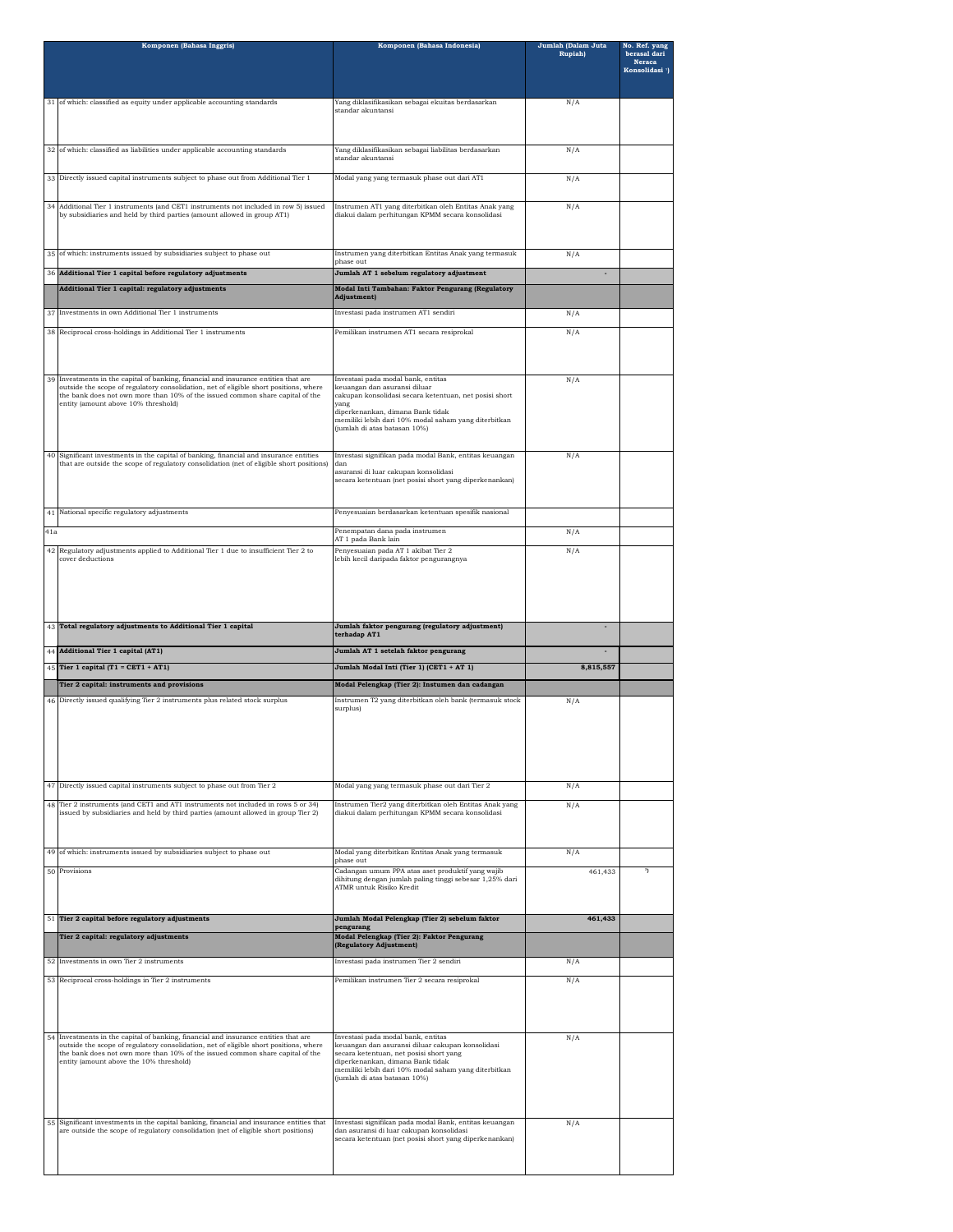|            | Komponen (Bahasa Inggris)                                                                                                                                                                                                           | Komponen (Bahasa Indonesia)                                                                                                                                                                                                                                                                                                                                    | Jumlah (Dalam Juta<br>Rupiah) | No. Ref. yang<br>berasal dari<br>Neraca<br>Konsolidasi ') |
|------------|-------------------------------------------------------------------------------------------------------------------------------------------------------------------------------------------------------------------------------------|----------------------------------------------------------------------------------------------------------------------------------------------------------------------------------------------------------------------------------------------------------------------------------------------------------------------------------------------------------------|-------------------------------|-----------------------------------------------------------|
|            | 56 National specific regulatory adjustments                                                                                                                                                                                         | Penyesuaian berdasarkan ketentuan spesifik nasional                                                                                                                                                                                                                                                                                                            |                               |                                                           |
| 56a<br>56b |                                                                                                                                                                                                                                     | Sinking fund<br>Penempatan dana pada instrumen Tier 2 pada Bank lain                                                                                                                                                                                                                                                                                           | N/A<br>N/A                    |                                                           |
|            | 57 Total regulatory adjustments to Tier 2 capital                                                                                                                                                                                   | Jumlah faktor pengurang (regulatory adjustment)<br><b>Modal Pelengkap</b>                                                                                                                                                                                                                                                                                      |                               |                                                           |
|            | 58 Tier 2 capital (T2)                                                                                                                                                                                                              | Jumlah Modal Pelengkap (T2) setelah regulatory<br>adjustment                                                                                                                                                                                                                                                                                                   | 461,433                       |                                                           |
|            | 59 Total capital (TC = $T1 + T2$ )                                                                                                                                                                                                  | Total Modal (Modal Inti + Modal Pelengkap)                                                                                                                                                                                                                                                                                                                     | 9,276,990                     |                                                           |
| 60         | <b>Total risk weighted assets</b>                                                                                                                                                                                                   | Total Aset Tertimbang Menurut Risiko (ATMR)                                                                                                                                                                                                                                                                                                                    | 47,680,127                    |                                                           |
|            | <b>Capital ratios and buffers</b>                                                                                                                                                                                                   | Rasio Kecukupan Pemenuhan Modal Minimum<br>(KPMM) dan Tambahan Modal (Capital Buffer)                                                                                                                                                                                                                                                                          |                               |                                                           |
|            | 61 Common Equity Tier 1 (as a percentage of risk weighted assets)                                                                                                                                                                   | Rasio Modal Inti Utama (CET1) – persentase terhadap<br>ATMR                                                                                                                                                                                                                                                                                                    | 18.49%                        |                                                           |
| 62         | Tier 1 (as a percentage of risk weighted assets)                                                                                                                                                                                    | Rasio Modal Inti (Tier 1) - persentase terhadap ATMR                                                                                                                                                                                                                                                                                                           | 18.49%                        |                                                           |
| 63         | Total capital (as a percentage of risk weighted assets)                                                                                                                                                                             | Rasio Total Modal - persentase terhadap ATMR                                                                                                                                                                                                                                                                                                                   | 19.46%                        |                                                           |
| 64         | Institution specific buffer requirement (minimum CET1 requirement plus capital<br>conservation buffer plus countercyclical buffer requirements plus G-SIB buffer<br>requirement, expressed as a percentage of risk weighted assets) | Tambahan modal (buffer) - persentase terhadap AMTR                                                                                                                                                                                                                                                                                                             | 1.875%                        |                                                           |
|            | 65 of which: capital conservation buffer requirement                                                                                                                                                                                | Capital Conservation Buffer                                                                                                                                                                                                                                                                                                                                    | 1.875%                        |                                                           |
| 66         | of which: bank specific countercyclical buffer requirement                                                                                                                                                                          | Countercyclical Buffer                                                                                                                                                                                                                                                                                                                                         | 0%                            |                                                           |
| 67         | of which: G-SIB buffer requirement                                                                                                                                                                                                  | Capital Surcharge untuk D-SIB                                                                                                                                                                                                                                                                                                                                  | $O\%$                         |                                                           |
| 68         | Common Equity Tier 1 available to meet buffers (as a percentage of risk weighted<br>assets)                                                                                                                                         | Untuk bank umum konvensional: Modal Inti Utama (CET<br>yang tersedia untuk memenuhi Tambahan<br>Modal (Buffer) persentase terhadap<br><b>ATMR</b><br>Untuk kantor cabang dari Bank yang<br>berkedudukan di luar negeri: Bagian Dana Usaha yang<br>ditempatkan dalam<br>CEMA (diungkapkan sebagai persentase dari ATMR) yang<br>tersedia untuk memenuhi Buffer. | 10.58%                        |                                                           |
|            | National minima (if different from Basel 3)                                                                                                                                                                                         | National minima (jika berbeda dari Basel 3)                                                                                                                                                                                                                                                                                                                    |                               |                                                           |
| 69         | National Common Equity Tier 1 minimum ratio (if different from Basel 3 minimum)                                                                                                                                                     | Rasio minimal CET 1 nasional (jika berbeda dengan Basel                                                                                                                                                                                                                                                                                                        | N/A                           |                                                           |
|            | 70 National Tier 1 minimum ratio (if different from Basel 3 minimum)                                                                                                                                                                | Rasio minimal Tier 1 nasional (jika berbeda dengan Basel                                                                                                                                                                                                                                                                                                       | N/A                           |                                                           |
| 71         | National total capital minimum ratio (if different from Basel 3 minimum)                                                                                                                                                            | Rasio minimal total modal nasional (jika berbeda dengan<br>Basel 3)                                                                                                                                                                                                                                                                                            | N/A                           |                                                           |
|            | Amounts below the thresholds for deduction (before risk weighting)                                                                                                                                                                  | Jumlah di bawah batasan pengurangan (sebelum<br>pembobotan risiko)                                                                                                                                                                                                                                                                                             |                               |                                                           |
| 72         | Non-significant investments in the capital of other financials                                                                                                                                                                      | Investasi non-signifikan pada modal entitas keuangan lain                                                                                                                                                                                                                                                                                                      | N/A                           |                                                           |
|            |                                                                                                                                                                                                                                     |                                                                                                                                                                                                                                                                                                                                                                |                               |                                                           |
|            | 73 Significant investments in the common stock of financials                                                                                                                                                                        | Investasi signifikan pada saham biasa entitas keuangan                                                                                                                                                                                                                                                                                                         | N/A                           |                                                           |
|            | 74 Mortgage servicing rights (net of related tax liability)                                                                                                                                                                         | Mortgage servicing rights (net dari kewajiban pajak)                                                                                                                                                                                                                                                                                                           | N/A                           |                                                           |
|            | 75 Deferred tax assets arising from temporary differences (net of related tax liability)                                                                                                                                            | Aset pajak tangguhan yang berasal dari perbedaan<br>temporer (net dari kewajiban pajak)                                                                                                                                                                                                                                                                        | N/A                           |                                                           |
|            | Applicable caps on the inclusion of provisions in Tier 2                                                                                                                                                                            | Cap yang dikenakan untuk provisi pada Tier 2                                                                                                                                                                                                                                                                                                                   |                               |                                                           |
| 76         | Provisions eligible for inclusion in Tier 2 in respect of exposures subject to<br>standardised approach (prior to application of cap)                                                                                               | Provisi yang dapat diakui sebagai Tier 2 sesuai dengan<br>eksposur<br>berdasarkan pendekatan standar<br>(sebelum dikenakan cap)                                                                                                                                                                                                                                | N/A                           |                                                           |
|            | 77 Cap on inclusion of provisions in Tier 2 under standardised approach                                                                                                                                                             | Cap atas provisi yang diakui sebagai Tier 2 berdasarkan                                                                                                                                                                                                                                                                                                        | N/A                           |                                                           |
|            |                                                                                                                                                                                                                                     | pendekatan standar                                                                                                                                                                                                                                                                                                                                             |                               |                                                           |
|            | 78 Provisions eligible for inclusion in Tier 2 in respect of exposures subject to<br>internal ratings-based approach (prior to application of cap)                                                                                  | Provisi yang dapat diakui sebagai Tier 2 sesuai dengan<br>eksposur<br>berdasarkan pendekatan IRB<br>(sebelum dikenakan cap)                                                                                                                                                                                                                                    | N/A                           |                                                           |
|            | 79 Cap for inclusion of provisions in Tier 2 under internal ratings- based approach                                                                                                                                                 | Cap atas provisi yang diakui sebagai Tier 2 berdasarkan<br>pendekatan IRB                                                                                                                                                                                                                                                                                      | N/A                           |                                                           |
|            | Capital instruments subject to phase-out arrangements (only applicable<br>between 1 Jan 2018 and 1 Jan 2022)                                                                                                                        | <b>Instrumen Modal yang termasuk</b><br>phase out (hanya berlaku antara 1 Jan 2018 s.d. 1<br>Jan 2022)                                                                                                                                                                                                                                                         |                               |                                                           |
| 80         | Current cap on CET1 instruments subject to phase out arrangements                                                                                                                                                                   | Cap pada CET 1 yang temasuk phase out                                                                                                                                                                                                                                                                                                                          | N/A                           |                                                           |
| 81         | Amount excluded from CET1 due to cap (excess over cap after redemptions and<br>maturities)                                                                                                                                          | Jumlah yang dikecualikan dari<br>CET1 karena adanya cap (kelebihan di atas cap setelah<br>redemptions dan<br>maturities)                                                                                                                                                                                                                                       | N/A                           |                                                           |
|            | 82 Current cap on AT1 instruments subject to phase out arrangements                                                                                                                                                                 | Cap pada AT1 yang temasuk phase out                                                                                                                                                                                                                                                                                                                            | N/A                           |                                                           |
| 83         | Amount excluded from AT1 due to cap (excess over cap after redemptions and<br>maturities                                                                                                                                            | Jumlah yang dikecualikan dari AT1 karena adanya cap<br>(kelebihan di atas cap setelah redemptions dan<br><i>maturities</i>                                                                                                                                                                                                                                     | N/A                           |                                                           |
| 84         | Current cap on T2 instruments subject to phase out arrangements                                                                                                                                                                     | Cap pada Tier2 yang temasuk phase out                                                                                                                                                                                                                                                                                                                          | N/A                           |                                                           |
| 85         | Amount excluded from T2 due to cap (excess over cap after redemptions and                                                                                                                                                           | Jumlah yang dikecualikan dari                                                                                                                                                                                                                                                                                                                                  | N/A                           |                                                           |
|            | <i>maturities</i> )                                                                                                                                                                                                                 | Tier2 karena adanya cap (kelebihan di atas cap setelah<br>redemptions dan<br>maturities)                                                                                                                                                                                                                                                                       |                               |                                                           |

¹) Diisi oleh Bank berdasarkan hasil rekonsilasi antara komponen permodalan sesuai Pompongkapan Perhitungan Permodalan dengan pos-pos yang sama dalam Neraca yang<br>dipublikasikan (hanya ditampilkan jika terdapat rekonsiliasi se

²) Sesuai pedoman Pengisian Perhitungan Kewajiban Penyediaan Modal Minimum Triwulanan Bank Umum Konvensional/Kantor Cabang dari Bank yang Berkedudukan di Luar Negeri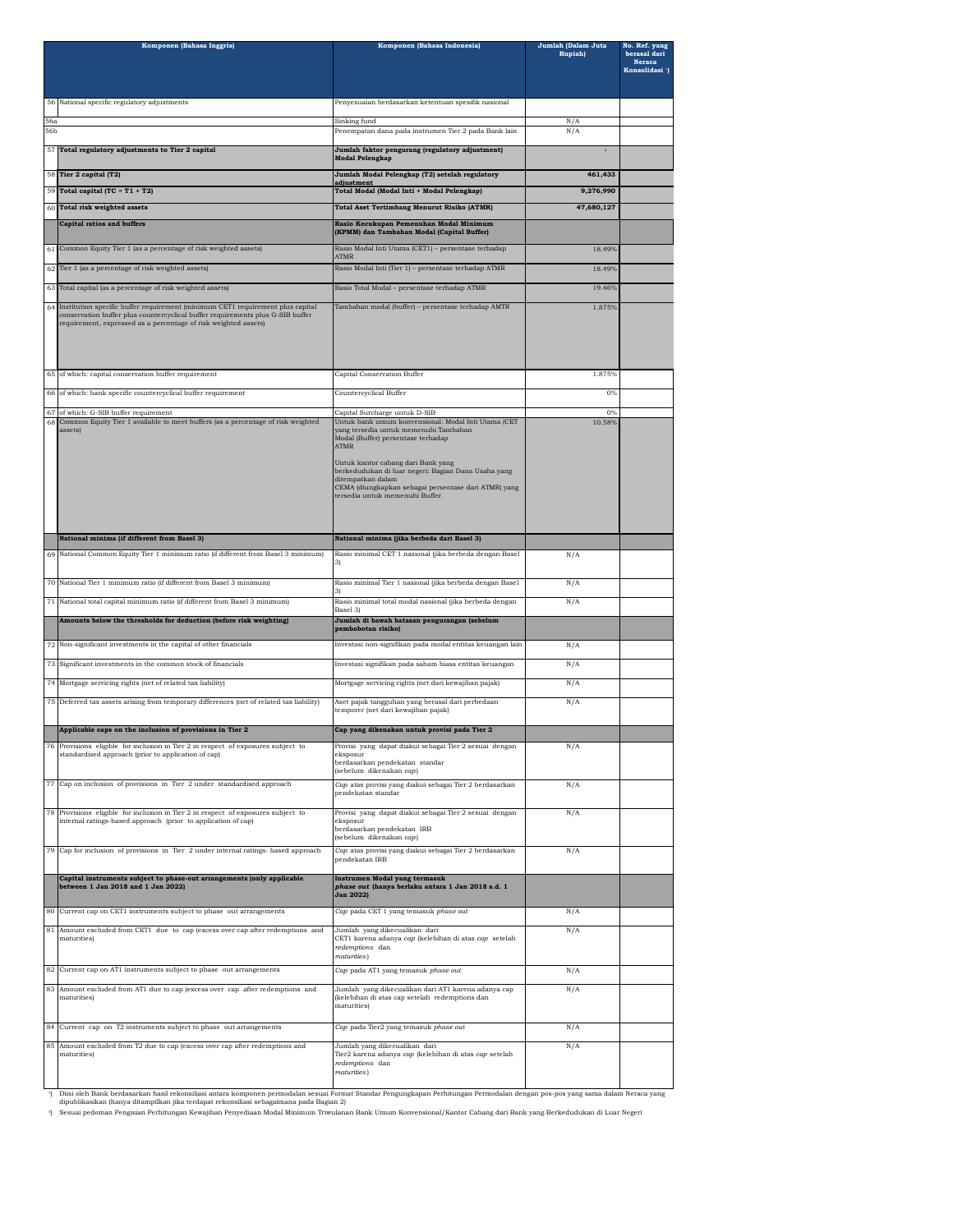## **Rekonsiliasi Permodalan**

| No.               | Pos-pos                                                                            | Neraca Publikasi<br>Posisi 31 Maret 2018<br>(Dalam Jutaan Rupiah) | No.<br>Referensi |
|-------------------|------------------------------------------------------------------------------------|-------------------------------------------------------------------|------------------|
| <b>ASET</b><br>1. | Kas                                                                                | 140,691                                                           |                  |
| 2.                | Penempatan pada Bank Indonesia                                                     | 4,746,283                                                         |                  |
| 3.                | Penempatan pada bank lain                                                          | 7,661,283                                                         |                  |
| 4.                | Tagihan spot dan derivatif                                                         | 565,960                                                           |                  |
| 5.                | Surat berharga                                                                     |                                                                   |                  |
|                   | a. Diukur pada nilai wajar melalui laporan laba/rugi<br>b. Tersedia untuk dijual   | 1,819,289<br>10,225,598                                           |                  |
|                   | c. Dimiliki hingga jatuh tempo                                                     | 295,655                                                           |                  |
|                   | d. Pinjaman yang diberikan dan piutang                                             |                                                                   |                  |
| 6.                | Surat berharga yang dijual dengan janji dibeli kembali (repo)                      |                                                                   |                  |
| 7.                | Tagihan atas surat berharga yang dibeli dengan janji dijual kembali (reverse repo) | 6,835,917                                                         |                  |
| 8.                | Tagihan akseptasi                                                                  | 4,169,521                                                         |                  |
| 9.                | Kredit                                                                             |                                                                   |                  |
|                   | a. Diukur pada nilai wajar melalui laporan laba/rugi                               | 2,753,500                                                         |                  |
|                   | b. Tersedia untuk dijual<br>c. Dimiliki hingga jatuh tempo                         |                                                                   |                  |
|                   | d. Pinjaman yang diberikan dan piutang                                             | 21,627,914                                                        |                  |
| 10.               | Pembiayaan syariah                                                                 |                                                                   |                  |
| 11.               | Penyertaan                                                                         |                                                                   |                  |
| 12.               | Cadangan kerugian penurunan nilai aset keuangan -/-                                |                                                                   |                  |
|                   | a. Surat berharga                                                                  | (236)                                                             |                  |
|                   | b. Kredit                                                                          | (1,222,127)                                                       |                  |
|                   | c. Lainnya                                                                         | (1, 246)                                                          |                  |
| 13.               | Aset tidak berwujud                                                                | 163,952                                                           | d                |
|                   | Akumulasi amortisasi aset tidak berwujud -/-                                       | (118,050)                                                         | d                |
| 14.               | Aset tetap dan inventaris<br>Akumulasi penyusutan aset tetap dan inventaris -/-    | 210,347<br>(162, 581)                                             |                  |
| 15.               | Aset non produktif                                                                 |                                                                   |                  |
|                   | a. Properti terbengkalai                                                           |                                                                   |                  |
|                   | b. Aset yang diambil alih                                                          |                                                                   |                  |
|                   | c. Rekening tunda                                                                  |                                                                   |                  |
|                   | d. Aset antar kantor                                                               |                                                                   |                  |
|                   | i. Melakukan kegiatan operasional di Indonesia                                     |                                                                   |                  |
|                   | ii. Melakukan kegiatan operasional di luar Indonesia                               | 1,203,669                                                         |                  |
| 16.<br>17.        | Cadangan kerugian penurunan nilai dari aset non keuangan -/-<br>Sewa pembiayaan    |                                                                   |                  |
| 18.               | Aset pajak tangguhan                                                               | 712,654                                                           | e                |
| 19.               | Aset lainnya                                                                       | 1,608,853                                                         |                  |
|                   | <b>TOTAL ASET</b>                                                                  | 63,236,846                                                        |                  |
|                   | <b>LIABILITAS DAN EKUITAS</b>                                                      |                                                                   |                  |
|                   | <b>LIABILITAS</b>                                                                  |                                                                   |                  |
| $1.$              | Giro                                                                               | 17,431,786                                                        |                  |
| 2.                | Tabungan                                                                           | 3,818,325                                                         |                  |
| 3.                | Simpanan berjangka                                                                 | 8,403,326                                                         |                  |
| 4.<br>5.          | Dana investasi revenue sharing<br>Pinjaman dari Bank Indonesia                     |                                                                   |                  |
| 6.                | Pinjaman dari bank lain                                                            | 9,443,089                                                         |                  |
| $7. \,$           | Liabilitas spot dan derivatif                                                      | 1,237,078                                                         |                  |
| 8.                | Utang atas surat berharga yang dijual dengan janji dibeli kembali (repo)           |                                                                   |                  |
| 9.                | Utang akseptasi                                                                    | 2,884,938                                                         |                  |
| 10.               | Surat berharga yang diterbitkan                                                    |                                                                   |                  |
| 11.               | Pinjaman yang diterima                                                             |                                                                   |                  |
| 12.               | Setoran jaminan                                                                    |                                                                   |                  |
| 13.               | Liabilitas antar kantor                                                            |                                                                   |                  |
|                   | a. Melakukan kegiatan operasional di Indonesia                                     |                                                                   |                  |
|                   | b. Melakukan kegiatan operasional di luar Indonesia<br>Dana usaha                  | 8,719,458                                                         | a                |
|                   | Kegiatan operasional di luar Indonesia lainnya                                     | 8,893,095                                                         |                  |
| 14.               | Liabilitas pajak tangguhan                                                         |                                                                   |                  |
| 15.               | Liabilitas lainnya                                                                 | 1,596,486                                                         |                  |
| 16.               | Dana investasi profit sharing                                                      |                                                                   |                  |
|                   | <b>TOTAL LIABILITAS</b>                                                            | 62,427,581                                                        |                  |
|                   | <b>EKUITAS</b>                                                                     |                                                                   |                  |
| 17.               | Modal disetor                                                                      |                                                                   |                  |
|                   |                                                                                    |                                                                   |                  |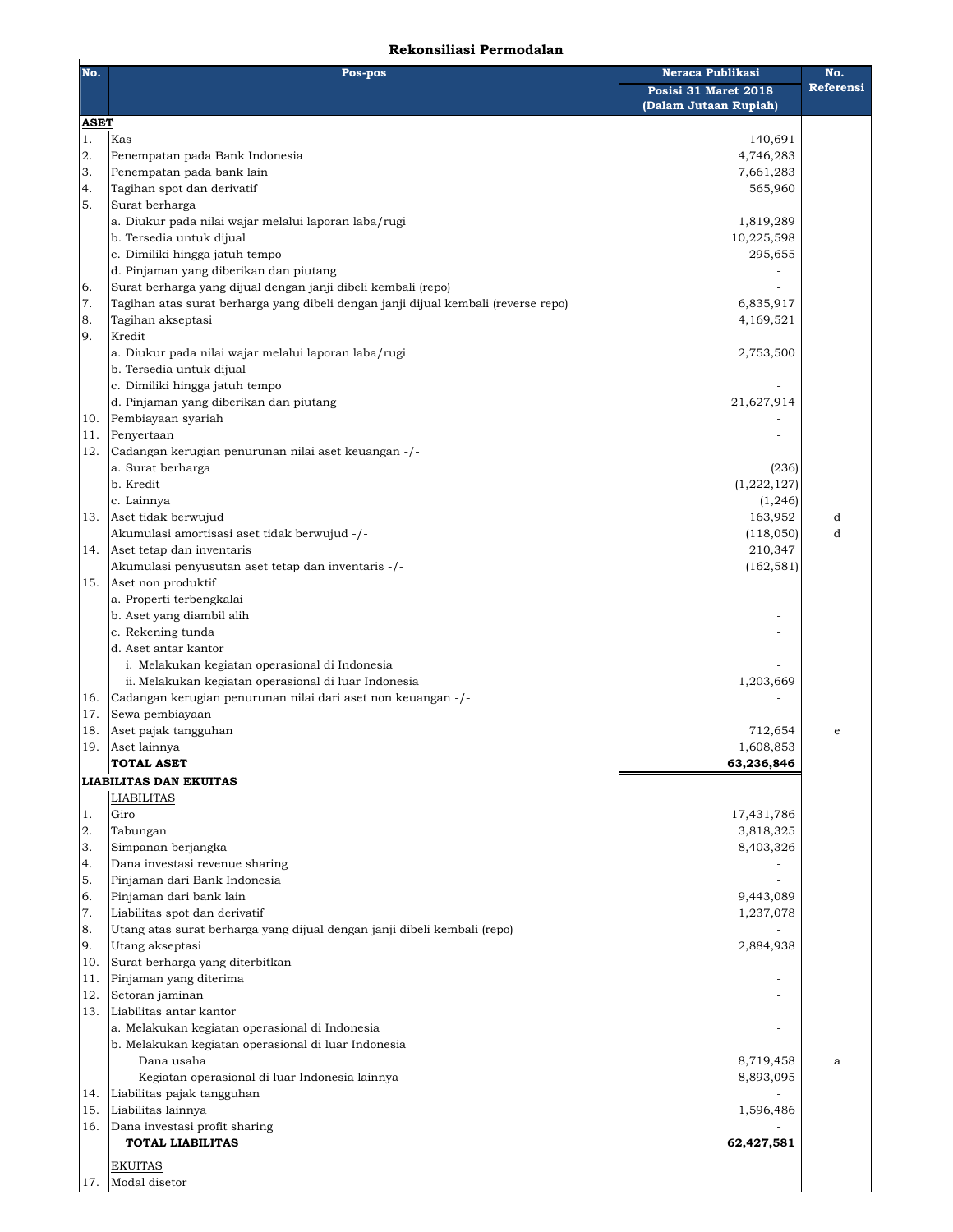| No. | Pos-pos                                                                             | Neraca Publikasi      | No.          |
|-----|-------------------------------------------------------------------------------------|-----------------------|--------------|
|     |                                                                                     | Posisi 31 Maret 2018  | Referensi    |
|     |                                                                                     | (Dalam Jutaan Rupiah) |              |
|     | a. Modal dasar                                                                      | 867                   | $\mathbf{a}$ |
|     | b. Modal yang belum disetor -/-                                                     |                       |              |
|     | c. Saham yang dibeli kembali (treasury stock) -/-                                   |                       |              |
| 18. | Tambahan modal disetor                                                              |                       |              |
|     | a. Agio                                                                             |                       |              |
|     | b. Disagio -/-                                                                      |                       |              |
|     | c. Modal sumbangan                                                                  |                       |              |
|     | d. Dana setoran modal                                                               |                       |              |
|     | e. Lainnya                                                                          |                       |              |
| 19. | Pendapatan (kerugian) komprehensif lainnya                                          |                       |              |
|     | a. Penyesuaian akibat penjabaran laporan keuangan dalam mata uang asing             |                       |              |
|     | b. Keuntungan (kerugian) dari perubahan nilai aset keuangan dalam kelompok          | 42,706                | $\mathbf{c}$ |
|     | tersedia untuk dijual                                                               |                       |              |
|     | c. Bagian efektif lindung nilai arus kas                                            |                       |              |
|     | d. Keuntungan revaluasi aset tetap                                                  |                       |              |
|     | e. Bagian pendapatan komprehensif lain dari entitas asosiasi                        |                       |              |
|     | f. Keuntungan (kerugian) aktuarial program imbalan pasti                            | 989                   |              |
|     | g. Pajak penghasilan terkait dengan penghasilan komprehensif lain                   | (45,098)              |              |
|     | h. Lainnya                                                                          |                       |              |
| 20. | Selisih kuasi reorganisasi                                                          |                       |              |
| 21. | Selisih restrukturisasi entitas sepengendali                                        |                       |              |
| 22. | Ekuitas lainnya                                                                     |                       |              |
| 23. | Cadangan                                                                            |                       |              |
|     | a. Cadangan umum                                                                    |                       |              |
|     | b. Cadangan tujuan                                                                  |                       |              |
| 24. | Laba/rugi                                                                           |                       |              |
|     | a. Tahun-tahun lalu                                                                 |                       |              |
|     | Laba tahun lalu yang ditransfer ke kantor pusat                                     |                       |              |
|     | Peningkatan/(penurunan) nilai wajar atas kewajiban keuangan                         | (1, 281)              | b            |
|     | Laba (rugi) tahun lalu yang ditahan selain peningkatan/(penurunan) nilai wajar atas | 469,720               | b            |
|     | kewajiban keuangan                                                                  |                       |              |
|     | b. Tahun berjalan                                                                   |                       |              |
|     | Laba tahun berjalan yang ditransfer ke kantor pusat                                 |                       |              |
|     | Peningkatan/(penurunan) nilai wajar atas kewajiban keuangan                         | (1)                   | b            |
|     | Laba (rugi) tahun berjalan selain peningkatan/(penurunan) nilai wajar atas          | 341,363               | ħ            |
|     | kewajiban keuangan                                                                  |                       |              |
|     | TOTAL EKUITAS YANG DAPAT DIATRIBUSIKAN KEPADA PEMILIK                               | 809,265               |              |
| 25. | Kepentingan non pengendali                                                          |                       |              |
|     | <b>TOTAL EKUITAS</b>                                                                | 809,265               |              |
|     | TOTAL LIABILITAS DAN EKUITAS                                                        | 63,236,846            |              |